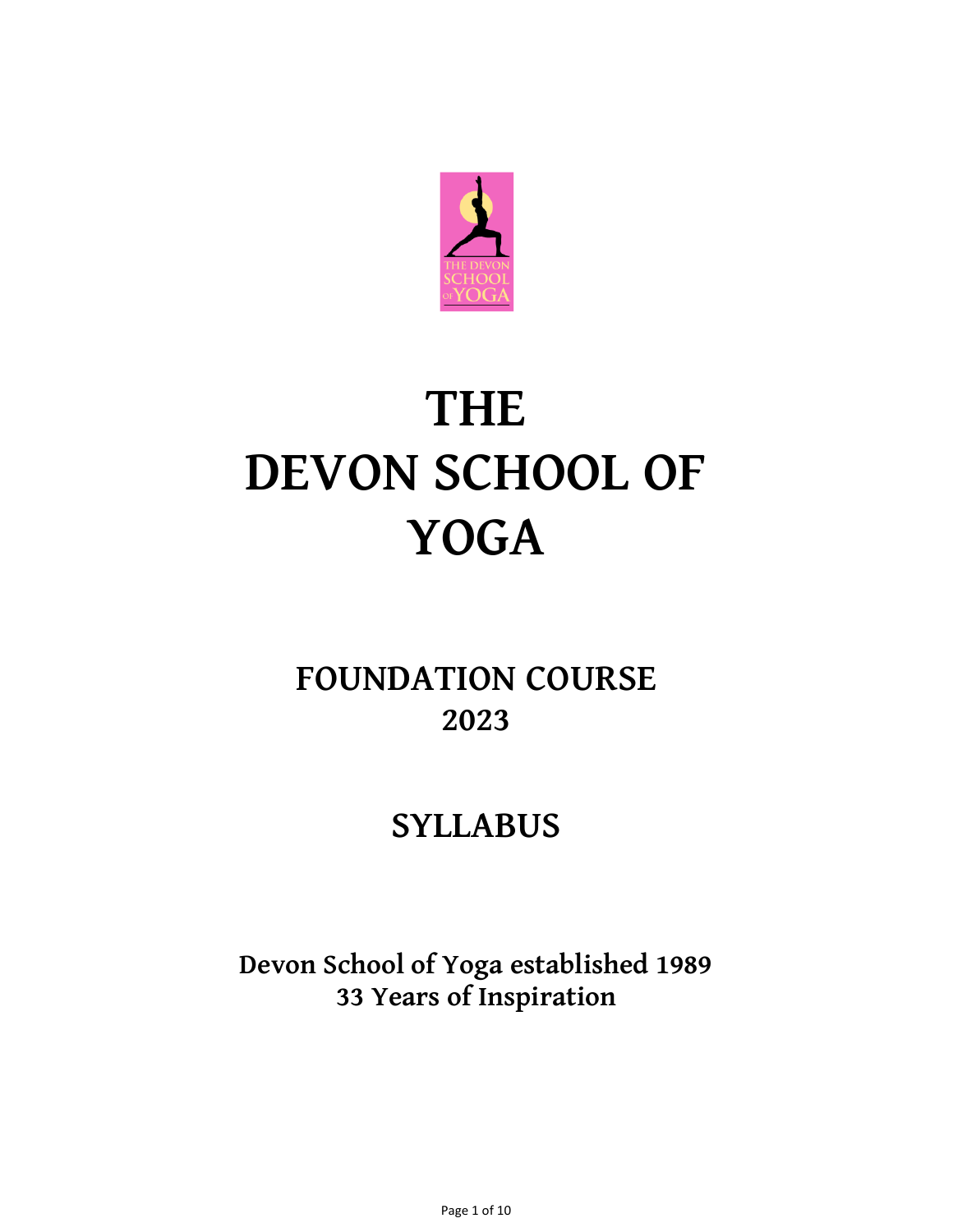### **TABLE OF CONTENTS \_\_\_\_\_\_\_\_\_\_\_\_\_\_\_\_\_\_\_\_\_\_\_\_\_\_\_\_\_\_\_\_\_\_\_\_\_\_\_\_\_\_\_\_\_\_\_\_\_\_\_\_\_\_\_\_\_\_\_**

| <b>INTRODUCTION</b>                           |   |
|-----------------------------------------------|---|
| <b>COURSE HOURS, AIMS &amp; PREREQUISITES</b> |   |
| <b>PRACTICAL CONTENT</b>                      | 5 |
| THEORETICAL CONTENT                           |   |
| <b>INDICATIVE READING LIST</b>                |   |

If you require any part of this publication in larger print or as a pdf document sent electronically or via post, please contact The Devon School of Yoga at:

**The Devon School of Yoga 4 Barnfield Hill St. Leonards Exeter EX1 1SR Tel: 01392-420573 E-mail: [info@devonyoga.com](http://uk.f866.mail.yahoo.com/ym/Compose?To=info@devonyoga.com) Web: [www.devonyoga.com](http://www.devonyoga.com/)**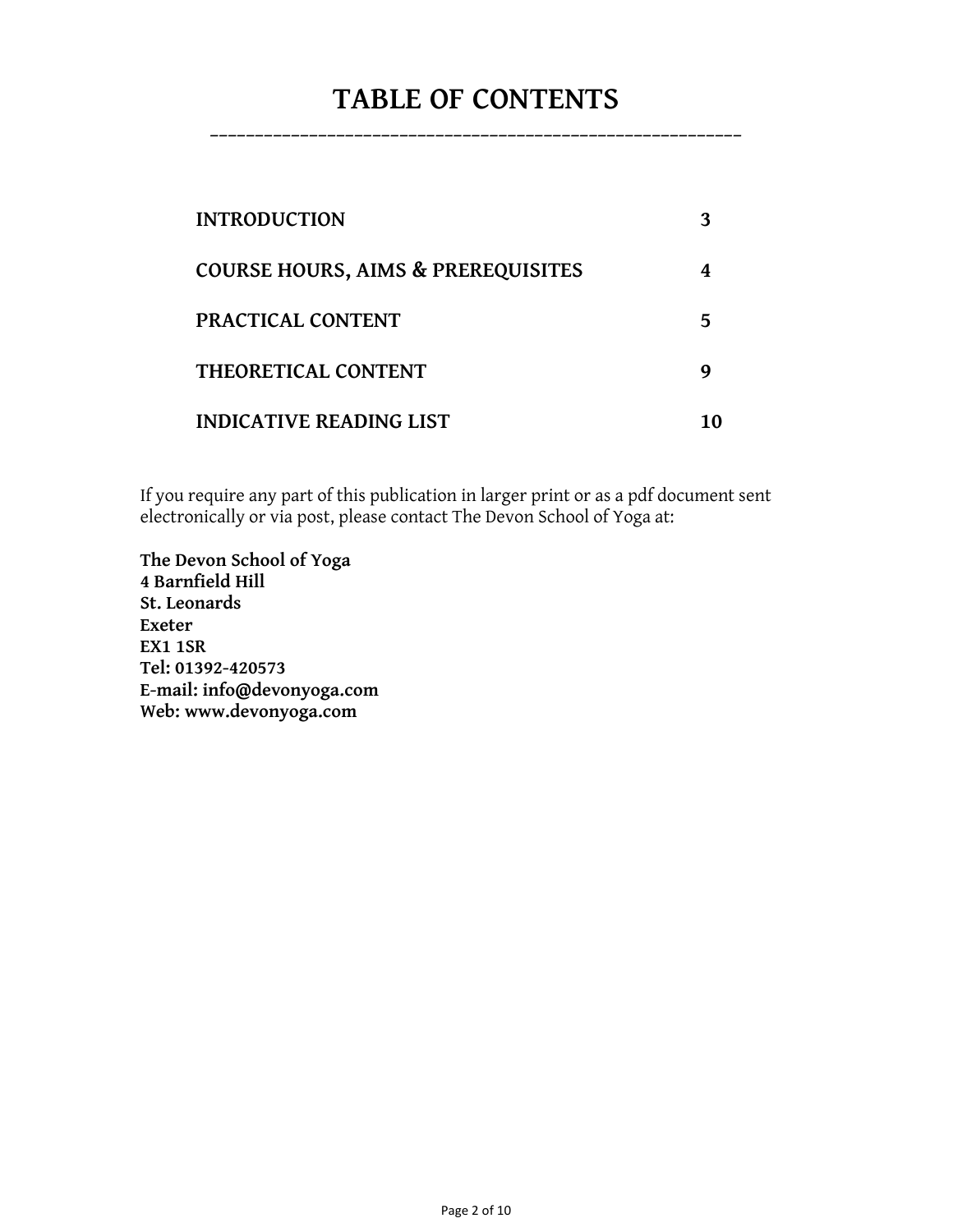### **Introduction**

The Devon School of Yoga, established in 1989 brings together classes, workshops, retreats and training courses under one umbrella, covering all aspects of the subject. Set in locations around Devon, making Yoga accessible, the ideal surroundings are provided for Yoga practice, study and contemplation. **The school teaches a holistic approach to Yoga.** As well as coming from an eclectic base its core practices are based on the Dr. Pillai system of Kriyas, Pranayama and Meditation, and its spiritual energy source comes through Swami Sivananda Paramahamsa (of Kerala, South India).

**\_\_\_\_\_\_\_\_\_\_\_\_\_\_\_\_\_\_\_\_\_\_\_\_\_\_\_\_\_\_\_\_\_\_\_\_\_\_\_\_\_\_\_\_\_\_\_\_\_\_\_\_\_\_\_\_\_\_\_\_\_\_\_\_\_\_\_\_\_\_**

The Devon School of Yoga is a member of The Independent Yoga Network.

#### **Aims of the school**

- 1. To provide the foundations on which individuals can improve and maintain their physical, mental and spiritual well-being
- 2. To train individuals to become inspired competent Yoga teachers and to use specific Yoga methods as a complementary therapy to help others
- 3. To increase personal and public awareness of natural ways of living, eating and healing, enabling individuals to assume more responsibility for their own health

#### **Philosophy of the School**

**"Yoga – a way of life"** sums up the school's philosophy. The foundations of the school's broad-based approach are grounded in the practise of Hatha and Raja-Yoga.

Key points summarising the school's philosophy are:

- The ultimate Guru is the Universal Guru within oneself
- Responsibility for developing health and happiness lies with each individual
- Many Yoga paths are studied so an intuitive educated choice can be made as to which main path to follow, just as a mountain top can be reached by different routes
- By purifying our bodies and minds through posture and breath, consciousness can expand to widen our perspective of life. Desire will come naturally to purify our immediate and global environment and to live in harmony with nature and our fellow beings
- Standards are derived and underpinned from three fundamental Yoga principles:
	- Ahimsa (non-injury) Satya (truthfulness) Savdyaya (self-study)
- The ratio of students to teacher will not exceed 16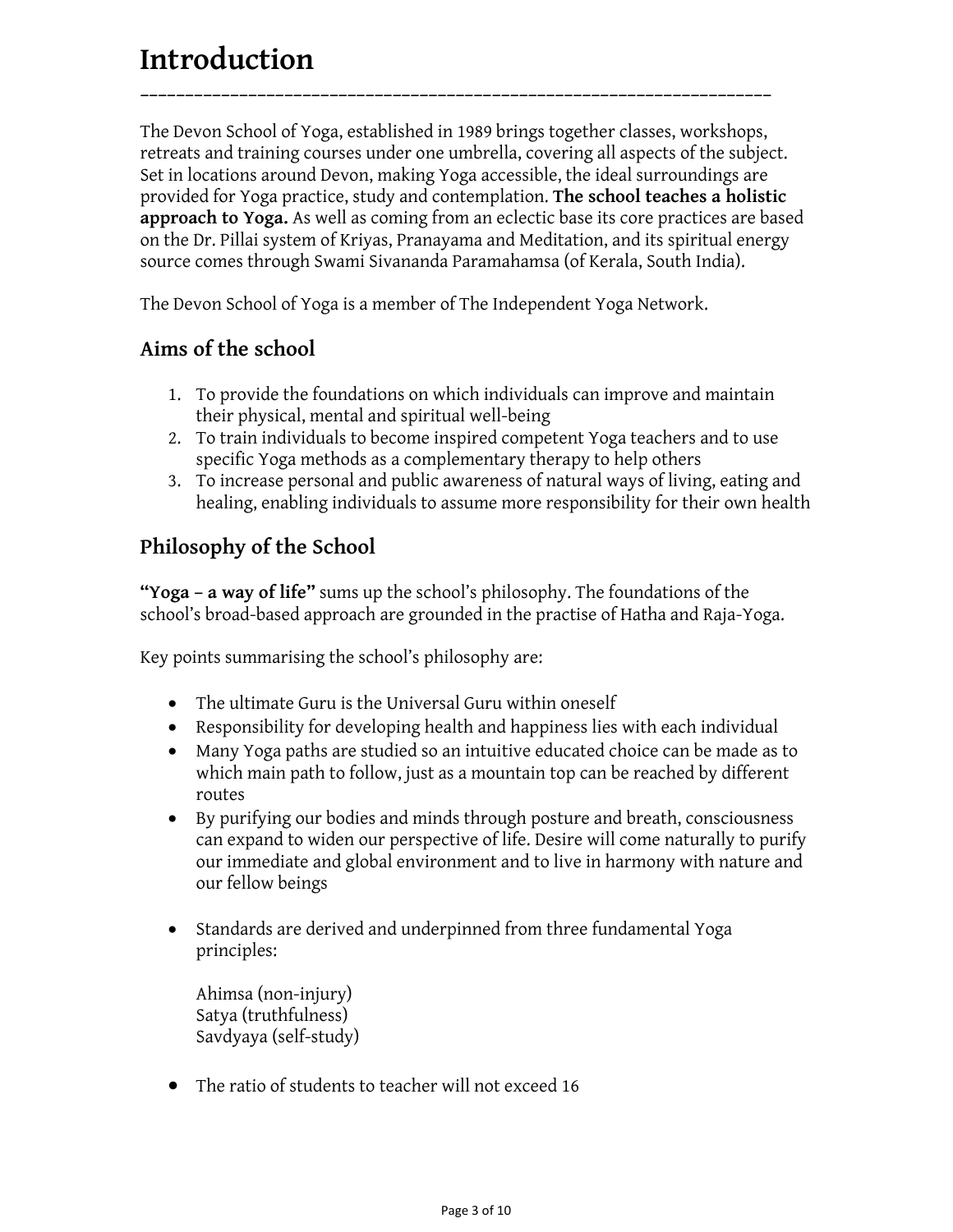#### **Course Hours**

| Tutor led:     | 68 hours theory and practice                         |
|----------------|------------------------------------------------------|
| Home practice: | 80 hours, suggested guide, to include a weekly class |

#### **Primary Course Aims**

- 1. To enable students to develop the knowledge, skills and attitudes necessary for effective personal practise.
- 2. To provide a basis for the continued study of the philosophy, principles and practice of yoga.

#### **Secondary Course Aims**

- 1. To introduce the key principles and subjects of Yoga.
- 2. To introduce students to a variety of teaching styles.
- 3. To allow time for focussed attention, especially via residentials.
- 4. As a stepping-stone to a deeper and more established practice and/or training course.
- 5. To provide an opportunity to mix with like-minded people.

#### **Prerequisites**

Other than no absolute beginners, there are no prerequisites for the course beyond an enthusiasm and commitment for self-growth and enhancing awareness.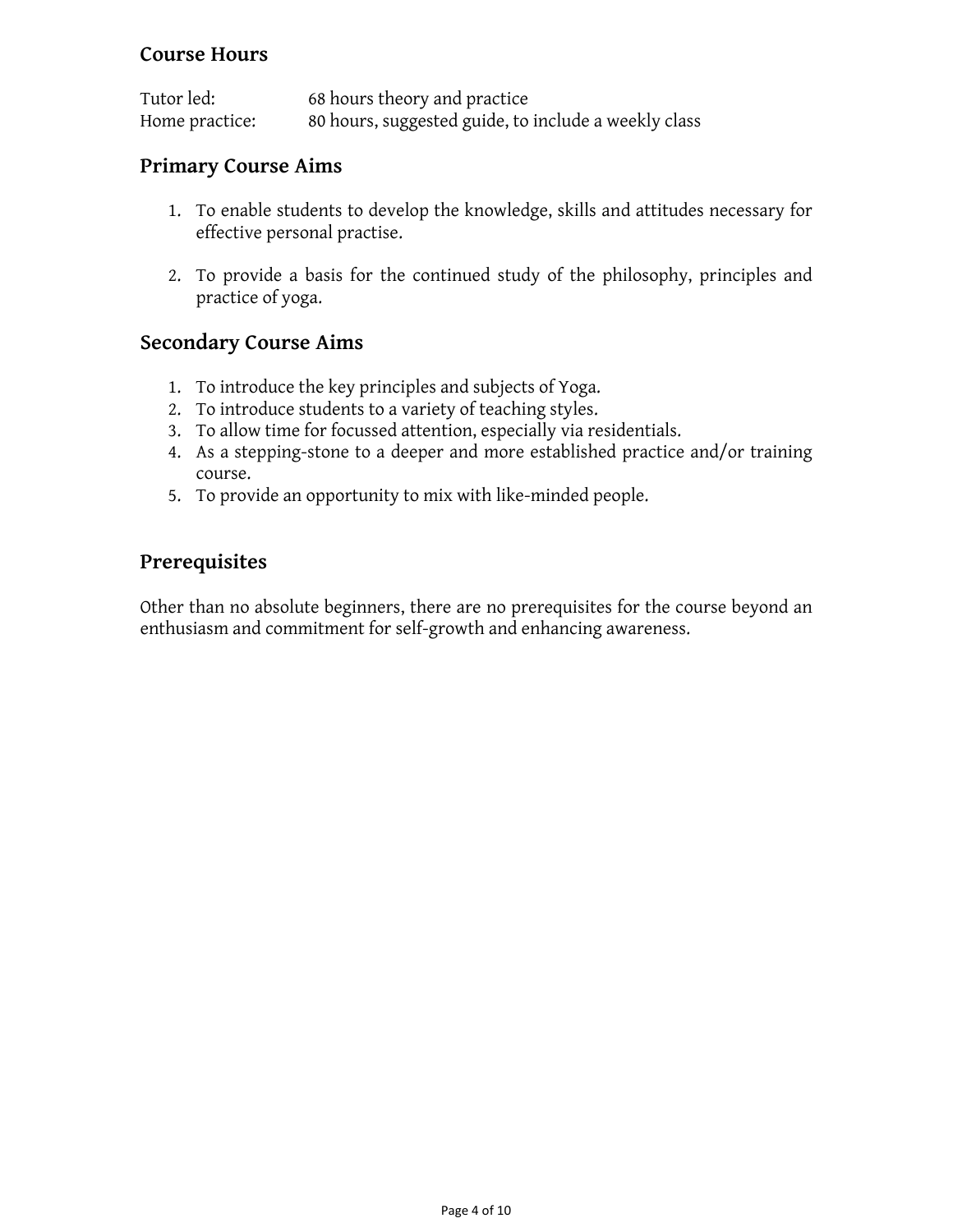### **Practical Content**

#### **Preliminary exercises**

#### **Standing**

Shaking out – rag doll Rotations (several stages) Swinging and twisting The skier (two stages) Stand erect with posture awareness (two stages) Upward stretch Backward and forward stretch Palms to ground (two stages) Forward bend with arm raised and twist Forward bend single leg raise Full circle stretches Squat to standing Buttocks to heels Indian squat (two stages) Side stretches (two stages) Shoulder stretches (six stages)

**\_\_\_\_\_\_\_\_\_\_\_\_\_\_\_\_\_\_\_\_\_\_\_\_\_\_\_\_\_\_\_\_\_\_\_\_\_\_\_\_\_\_\_\_\_\_\_\_\_\_\_\_\_\_\_\_\_\_\_\_\_\_\_\_\_\_\_\_\_\_\_\_**

#### **Kneeling**

Kneeling toe stretch (two stages) Spine awareness on all fours Spine flex (cat) Alternate arm and leg extension (tiger) Tiger pose leading to hip opening Child pose to relax (two stages) Back stretch, buttocks on heels to upward facing dog Walking dog Downward facing dog extensions (two stages) The kneeling sequence

#### **Sitting**

Spine rotation Butterfly (two stages) Preliminary to lotus (four stages) Sitting to and fro Back and forth loin stretch (two stages) Stomach strengthener Simple twist (two stages) Cross leg forward stretch and twist Navasana preliminary (two stages)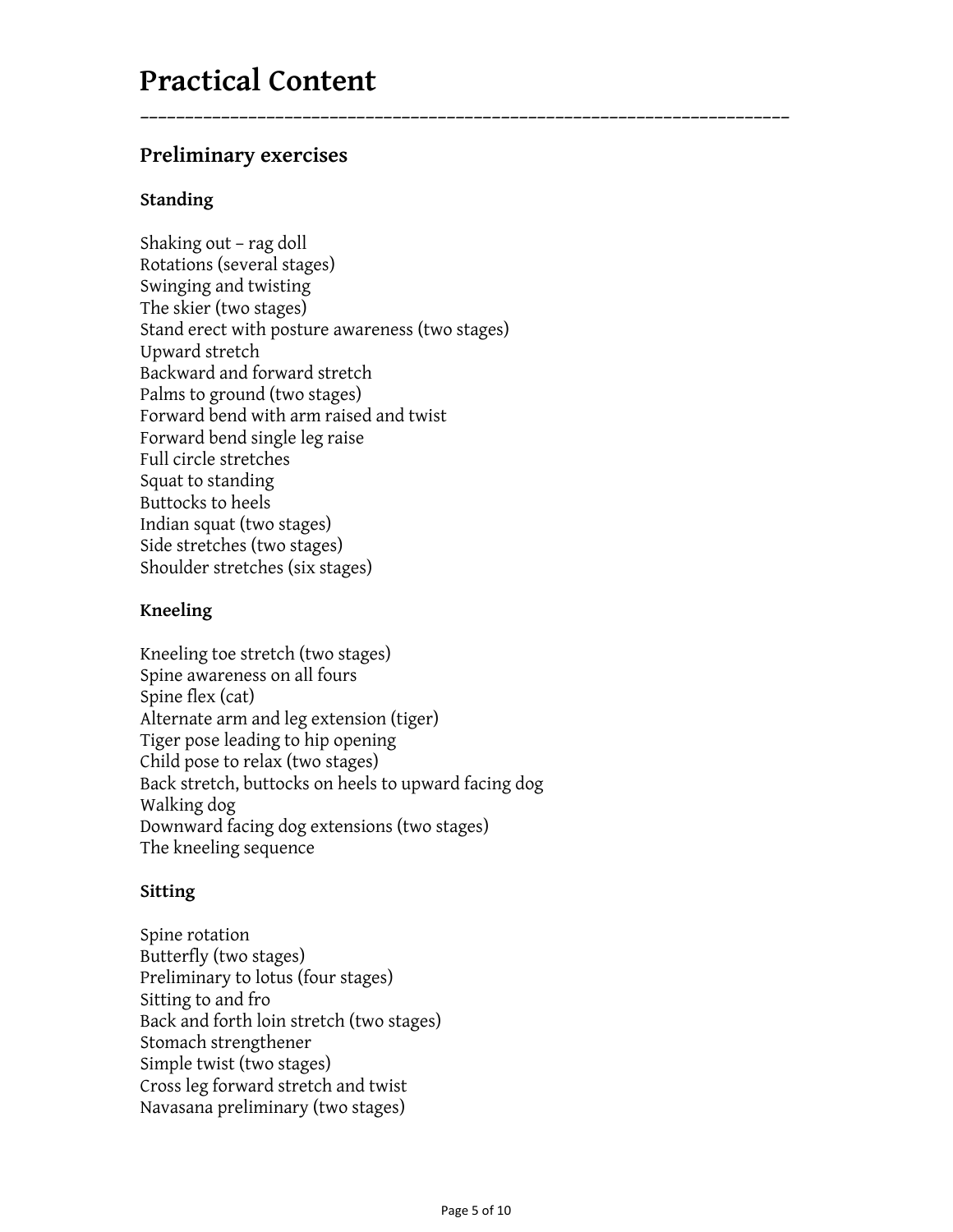#### **Lying on front (prone)**

Arm and leg diagonal straight stretch (two stages) Front body lift (three stages) Hands clasped behind back, front body lift Alternate thigh lift Both thighs together lift Alternate leg raises with straight legs (two stages) Rock a relaxed body Lie still and relax

#### **Lying on back (supine)**

Spine rocking – several variations Thigh stretch (two stages) Cycling (two stages) Alternate leg raises with straight legs Semi – supine twist (three stages)

#### **Asanas**

**Sanskrit name English name**

#### **Standing asanas**

Prasarita-padottanasana Wide leg forward fold Tadasana Mountain posture Trikonasana Triangle posture Utkatasana Squat posture Uttanasana **Intense stretch posture** Virabhadrasana Warrior posture

#### **Balancing asanas**

Ardha-chandrasana Half-moon posture Parivrtta-ardha-chandrasana Revolving half-moon Garudasana **Eagle posture** Eagle posture Vrksasana Tree posture

Parivrtta-parsvakonasana kan kana karevolving side angle posture Parivrtta-trikonasana and Revolving triangle posture Parsvakonasana Extended side angle posture Parsvottanasana **Intense side stretch posture**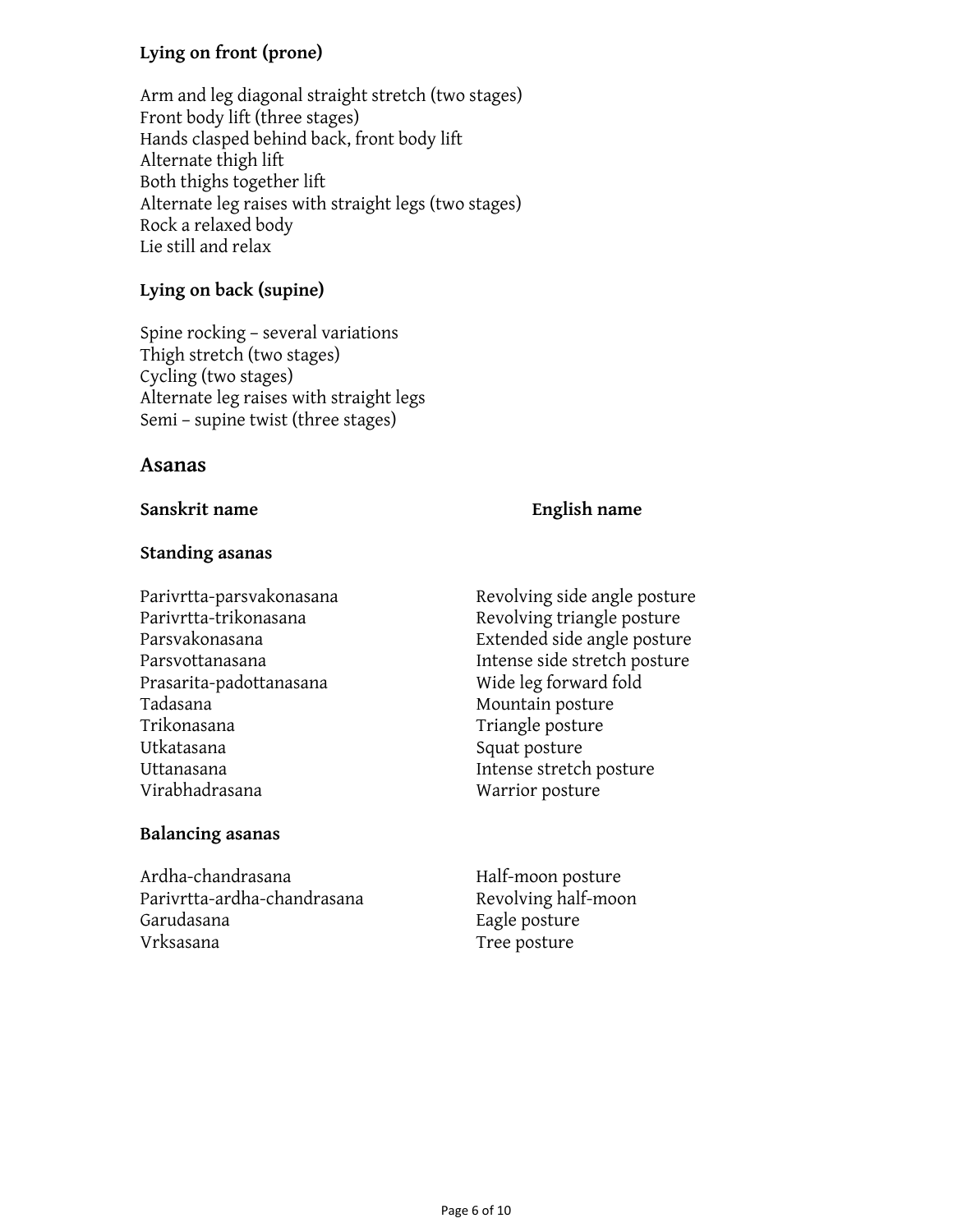#### **Sitting asanas**

Ardha-matsyendrasana Half spinal twist Navasana Navasana Seated boat posture Bhadrasana (Baddha-konasana) Thigh stretch posture Dandasana Staff posture Janushirshasana head-to-knee posture Mahamudra Great seal posture Parvatasana and a seatedmountain posture Paschimottansasana Back stretch posture Siddhasana and a studies are a studies and a studies are a studies of the studies of the studies of the studies Sukhasana Comfortable posture Yogamudra Yoga seal

#### **Kneeling asanas**

Balasana Child posture Simhasana Lion posture

#### **Inverted asanas**

#### **Prone asanas**

| Adhomukha-svanasana   |  |
|-----------------------|--|
| Bhujangasana          |  |
| Naukasana             |  |
| Shalabhasana          |  |
| Urdhvamukha-svanasana |  |

#### **Supine asanas**

Jathara-parivartanasana Lying twist Matsyasana Fish posture Merudandasana Lying on back posture Pavanamuktasana (Apanasana) Air release posture Setu-bandhasana Bridge posture Shavasana Corpse posture

#### **Dynamic Sequence**

Surya-Namaskara Surya-Namaskara Salute to the sun

Purvottanasana Front stretch posture (inclined plane)

Gomukhasana Cowface posture Marjarasana Cat posture (upward and downward) Vajrasana Diamond posture

Halasana **Plough posture** Sarvangasana Shoulder-stand Viparitakarani kalendar Half shoulder-stand

> Downward-facing dog posture Cobra posture Boat posture Locust posture Upward-facing dog posture

Supta-hasta-padangusthasana Supine hand-to-big toe posture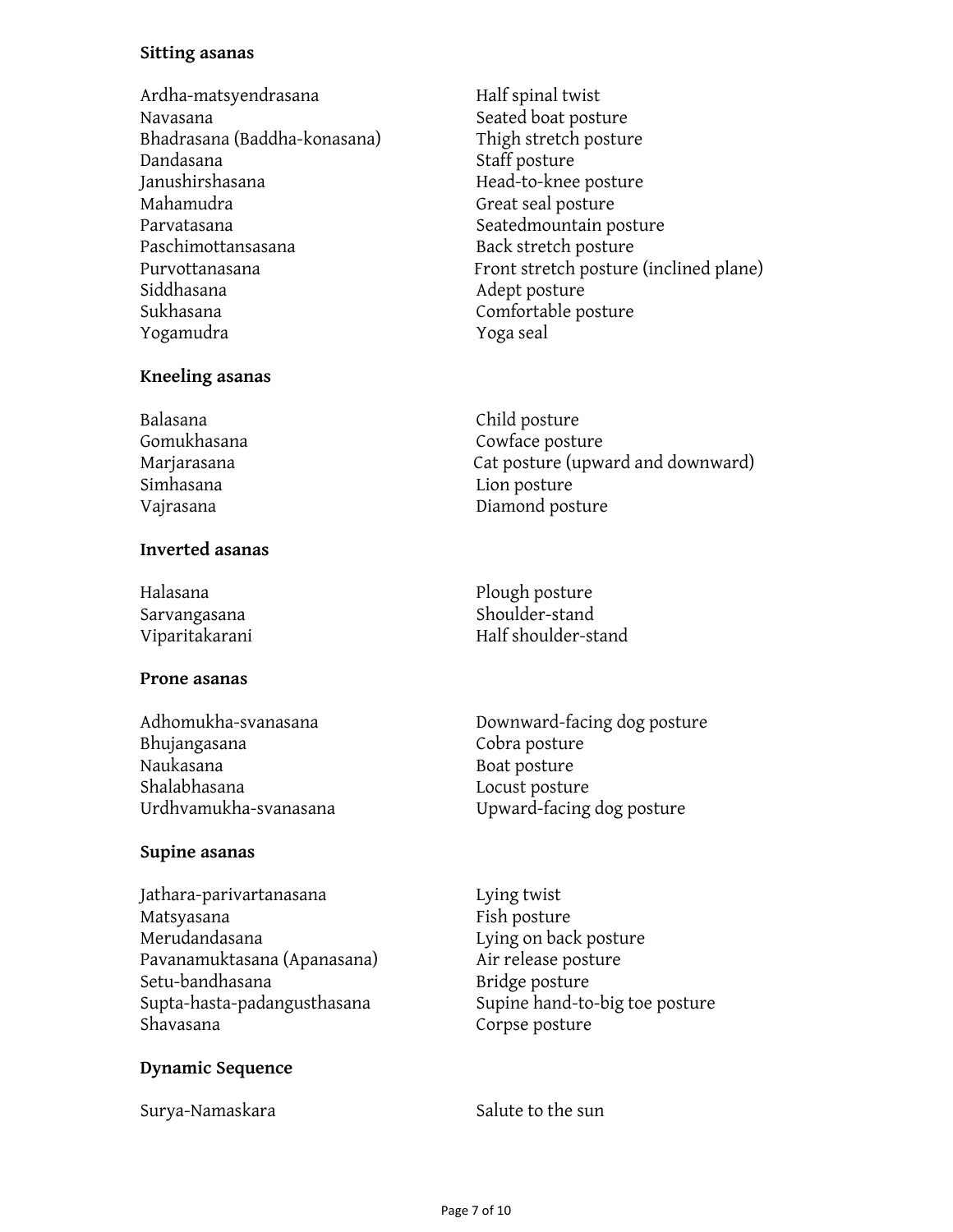#### **Mudras and Bandhas**

Chin mudra Jnana mudra Maha mudra Prana mudra Yoga mudra Jalamdhara bandha Mula bandha Uddiyana bandha

#### **Pranayamas**

Kapalabhati Complete yoga breath Alternate nostril breathing Ujjayi

#### **Kriyas**

Agnisara (fire cleansing) Brahmamudra (vata sara - air cleansing) Kapalabhati (skull shining) Taramgaka (abdominal wave motion)

#### **Mantra – japa (repetition)**

#### **Relaxation Techniques**

Yoga Nidra Tense & Relax

#### **Basic Meditations**

Breath Mantra (silent)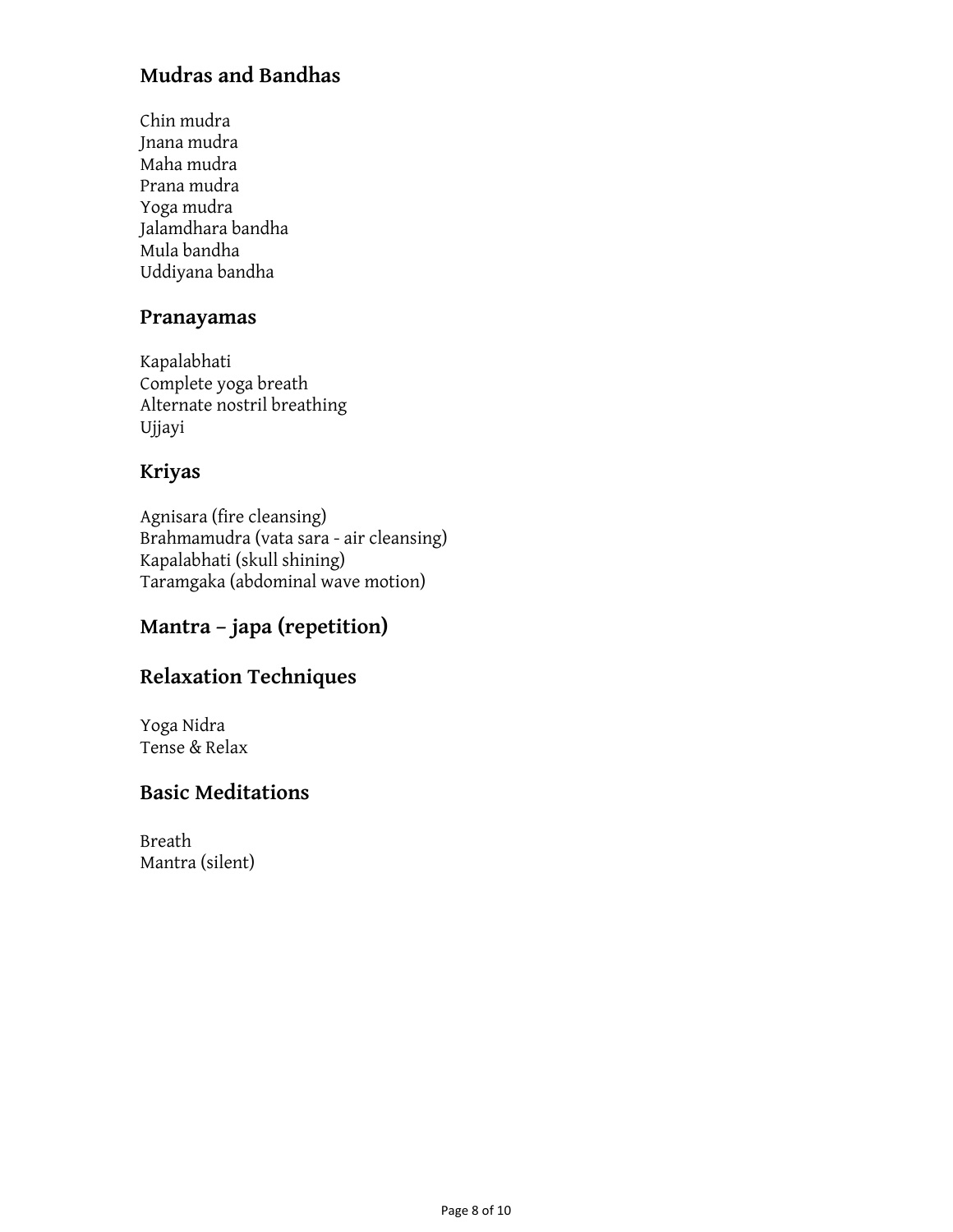#### **Philosophy**

Students will be introduced to some of the principal texts of yoga philosophy, including the major Upanisads, Bhagavad Gita, Yoga Sutra and Hatha Yoga Pradapika. The course will include study of key concepts such as:

**\_\_\_\_\_\_\_\_\_\_\_\_\_\_\_\_\_\_\_\_\_\_\_\_\_\_\_\_\_\_\_\_\_\_\_\_\_\_\_\_\_\_\_\_\_\_\_\_\_\_\_\_\_\_\_\_\_\_\_\_\_\_\_\_\_\_\_\_\_\_\_\_**

- Ashtanga Yoga the eight-fold path
- The sthula, suksma and karana sarira (gross, subtle and casual bodies)
- Pancha Koshas (five sheaths)
- Nadis and chakras (subtle channels and centres)
- Prana (vital force)
- Kundalini (coiled serpent power)
- Tri gunas (three strands or aspects of phenomenal reality)
- Kleshas (afflictions)
- Jivatman and paramatman (individual self and supreme self)

#### **Anatomy, physiology and pathology**

An introduction to basic Anatomy & Physiology from the chemical level to body systems, including the summaries of the following systems:

- Muscular
- Skeletal
- Respiratory

#### **Related studies**

Students will be introduced to a number of ideas and techniques which are complementary to yoga. These include:

- Dietary Guidelines
- Self-massage techniques

#### **Quality Issues**

Quality control is primarily the responsibility of the School Director and the course tutor. Attention is paid to student safety matters. Feedback is welcomed verbally and via a form. The teachers on the course will be properly qualified, insured and monitored through evaluation.

Upon completion of the Foundation Course a certificate is awarded and students are eligible to apply for the Devon School of Yoga Teacher Training Course.